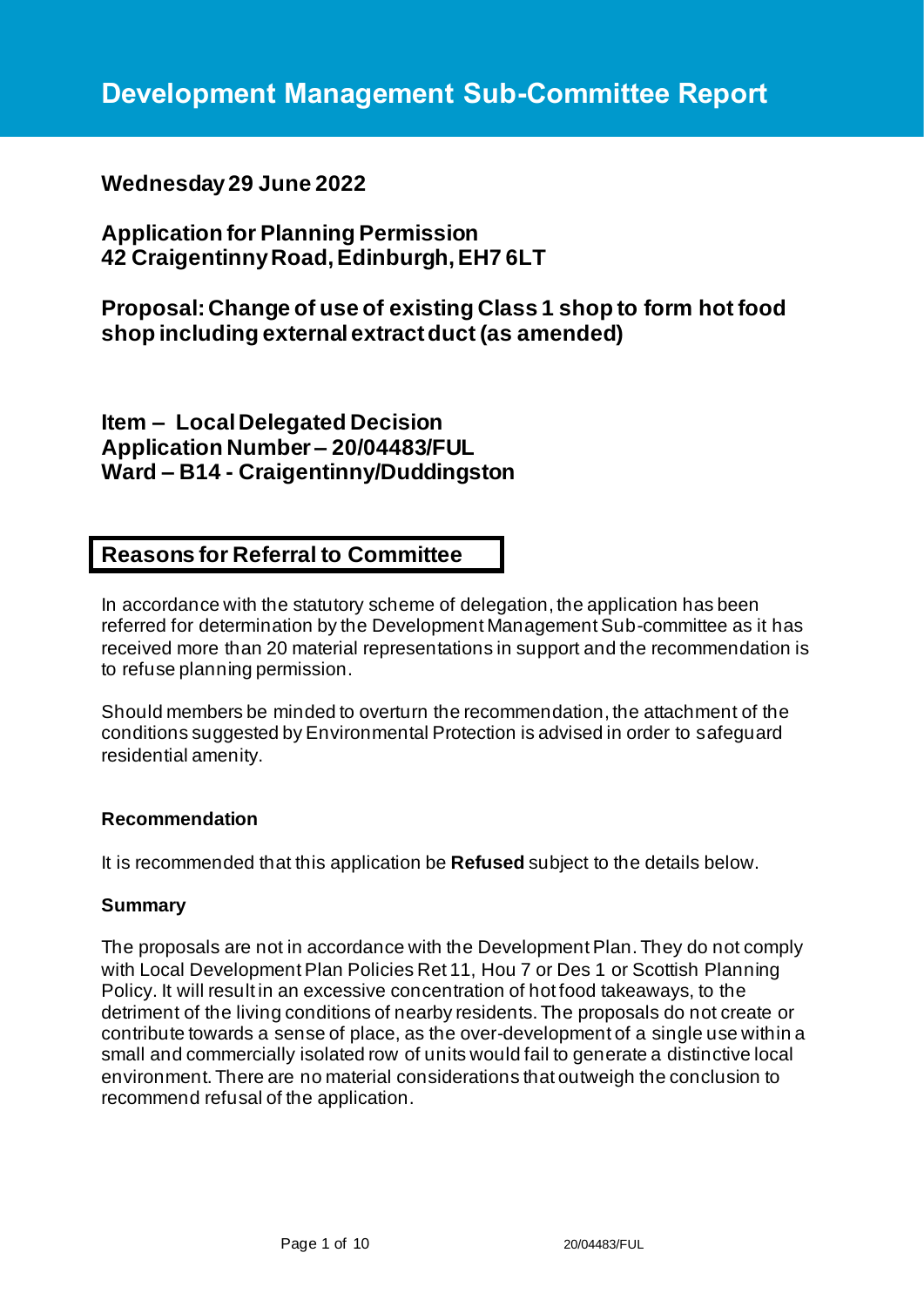# **SECTION A – Application Background**

### **Site Description**

The application site is the southeasternmost unit within a row of six commercial properties. It fronts Craigentinny Road, a one-way street that is separated from the primary Craigentinny Road by an area of greenspace. Residential flats occupy the two floors above and two blocks at each end of the street.

#### **Description of the Proposals**

Planning permission is sought for the change of use of a shop (Class 1) to a hot food takeaway (*sui generis*).

The proposal was amended prior to this recommendation. Scheme 2 confirmed ventilation and noise mitigation measures.

### **Supporting Information**

A Noise Impact Assessment was submitted in support.

### **Relevant Site History**

No relevant site history.

### **Other Relevant Site History**

#### **Pre-Application process**

There is no pre-application process history.

#### **Consultation Engagement**

CEC Environmental Protection (7 January 2022)

Refer to Appendix 1 for a summary of the consultation response.

### **Publicity and Public Engagement**

**Date of Neighbour Notification:** 23 October 2020 **Date of Renotification of Neighbour Notification:** Not Applicable **Press Publication Date(s):** 30 October 2020; **Site Notices Date(s):** Not Applicable; **Number of Contributors: 42**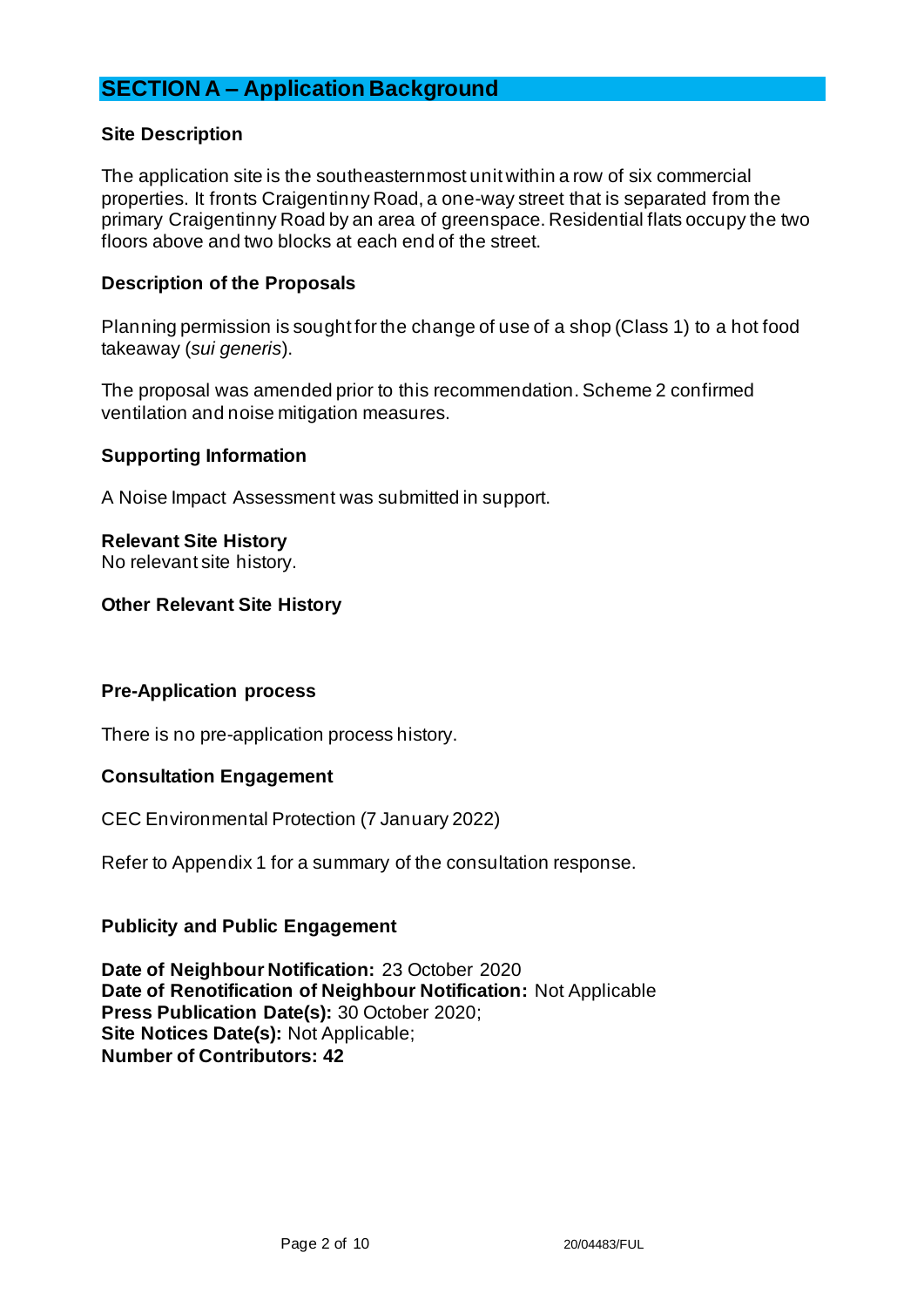# **Section B - Assessment**

### **Determining Issues**

This report will consider the proposed development under Sections 25 and 37 of the Town and Country Planning (Scotland) Act 1997 (the 1997 Act):

Do the proposals comply with the development plan?

If the proposals do comply with the development plan, are there any compelling material considerations for not approving them?

If the proposals do not comply with the development plan, are there any compelling material considerations for approving them?

In the assessment of material considerations this report will consider: the Scottish Planning Policy presumption in favour of sustainable development, which is a significant material consideration due to the development plan being over 5 years old;

- equalities and human rights;
- public representations; and
- any other identified material considerations.

### **Assessment**

To address these determining issues, it needs to be considered whether:

### **a) The proposals comply with the Development Plan?**

The Development Plan comprises the Strategic and Local Development Plans. The relevant Local Development Plan (LDP) policies to be considered are:

- LDP Policy Des 1 Design Quality and Context;
- LDP Policy Des 12 Alterations and Extensions;
- LDP Policy Hou 7 Inappropriate Uses in Residential Areas;
- LDP Policy Ret 11 Food and Drink Establishments;
- LDP Policy Tra 2 Private Car Parking; and
- LDP Policy Tra 3 Private Cycle Parking.

The non-statutory Guidance for Businesses and the Edinburgh Design Guidance are material in the consideration of these policies.

### Principle of the proposals

LDP Policy Ret 11 states that the *"change of use of a shop unit or other premises to a licensed or unlicensed restaurant, café, pub, or shop selling hot food for consumption off the premises (hot food take-away) will not be permitted:*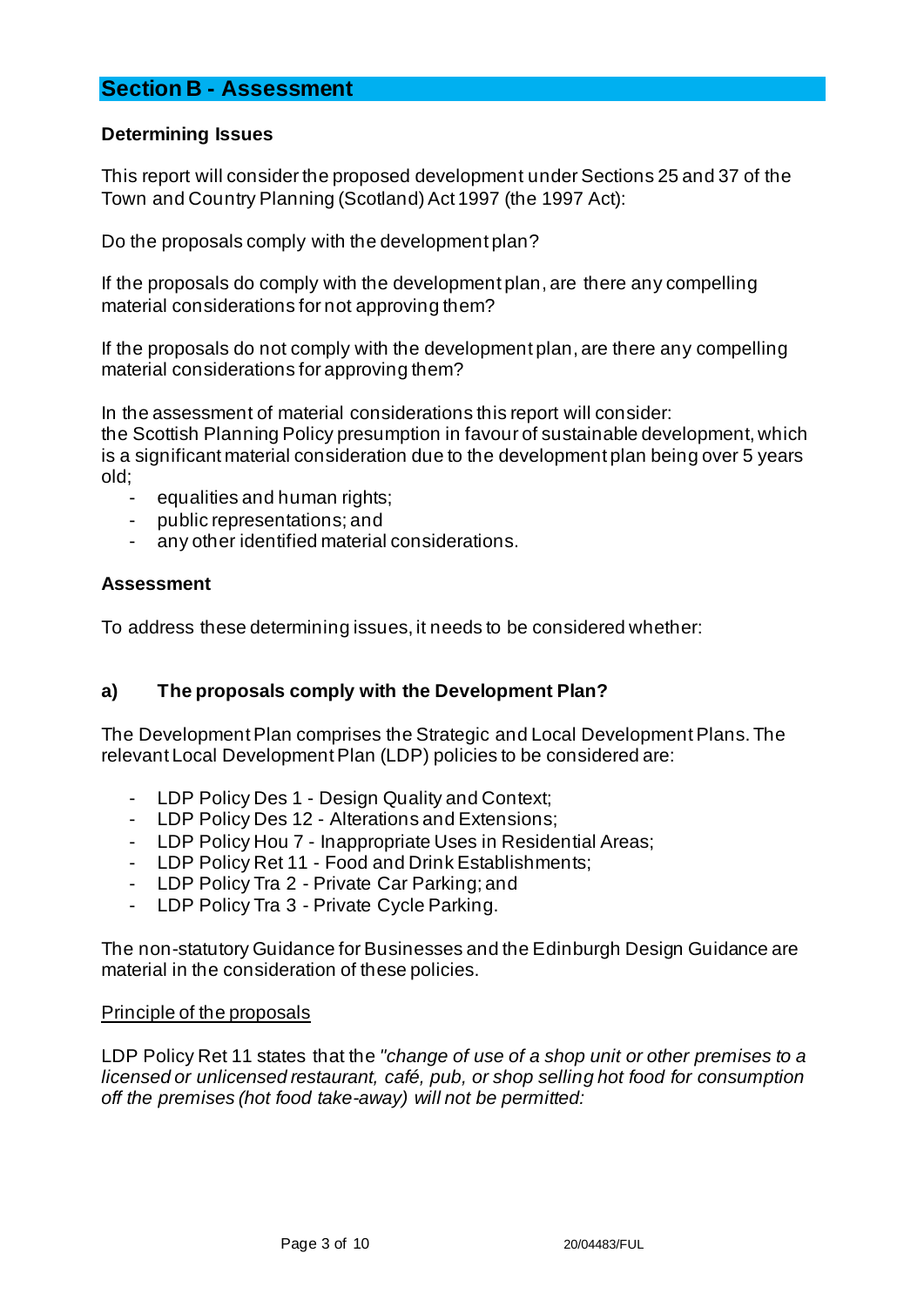*a) if likely to lead to an unacceptable increase in noise, disturbance, on-street activity or anti-social behaviour to the detriment of living conditions for nearby residents; or b) in an area where there is considered to be an excessive concentration of such uses to the detriment of living conditions for nearby residents"*.

LDP Policy Hou 7 states that *"developments, including changes of use, which would have a materially detrimental effect on the living conditions of nearby residents, will not be permitted"*.

From southeast to northwest, the six units are currently occupied, or were most recently occupied by:

- 'best-one', a shop (Class 1) and the application site;
- 'Yum Yum Takeaway', a *sui generis* hot food takeaway (HFT);
- 'Dino's', a *sui generis* HFT;
- 'Supan Thai Takeaway', a *sui generis* HFT;
- 'AQQA Convenience Store', a shop (Class 1); and
- 'SIA Barber', a shop (Class 1).

26 Craigentinny Road ('SIA Barber') received planning permission for the change of use from a shop (Class 1) to a HFT on the 29 June 2018 (application reference: 18/01537/FUL). This consent would have expired on the 28 June 2021 if it was not for the provisions of The Coronavirus (Scotland) Act 2020 and its subsequent modifications. The most recent relevant legislation is The Town and Country Planning (Miscellaneous Temporary Modifications) (Coronavirus) (Scotland) Regulations 2022 which came into force on the 30 March 2022. This effects planning permissions that would have expired between 7 April 2020 and 30 September 2022 and means that they benefit from an automatic extension to the period for implementation to 31 March 2023; this includes planning permission 18/01537/FUL.

The proposals, if considered in isolation, will not of itself be of detriment to the living conditions of nearby residents. Noise from kitchen activity and ventilation can be mitigated and no complaints have been received in connection with deliveries from the existing businesses. Notwithstanding this, it is accepted that HFTs can be associated with disturbance, on-street activity and anti-social behaviour principally by their ability to serve extensive catchment areas through vehicular deliveries and their often late opening hours where there is a greater expectation for a quiet environment.

However, granting this application would mean that five of the six units are either operating as a HFT or have planning permission to operate as a HFT. Whilst four units operating as a HFT was deemed acceptable under planning permission 18/01537/FUL, five would constitute an excessive concentration, to the detriment of the living conditions of nearby residents through the cumulative effects of five customer and delivery vehicle movements and resulting increased potential for disturbance, on -street activity and anti-social behaviour.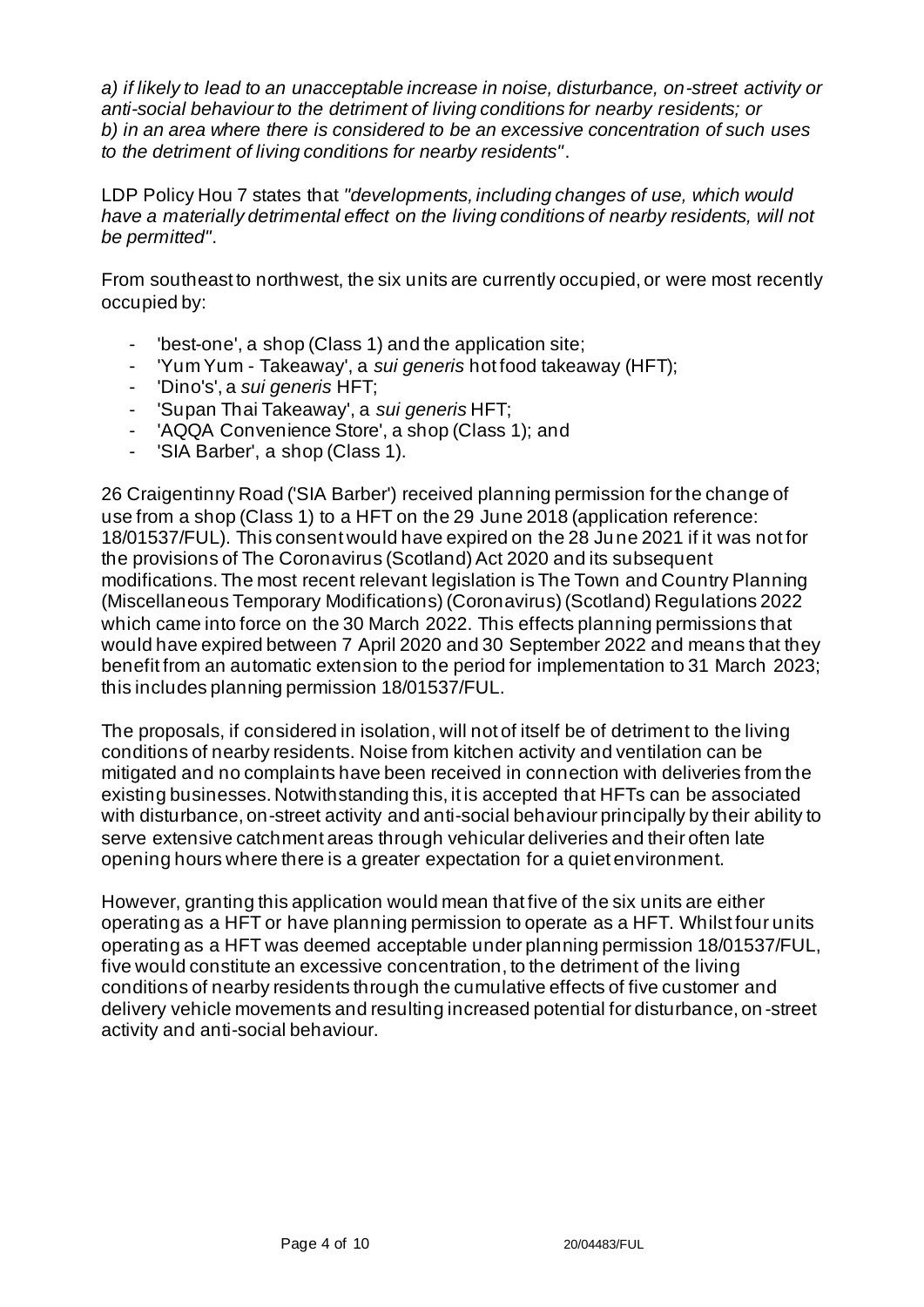### Design quality and context

LDP Policy Des 1 states that *"planning permission will be granted for development where it is demonstrated that the proposal will create or contribute towards a sense of place. Design should be based on an overall design concept that draws upon positive characteristics of the surrounding area. Planning permission will not be granted for poor quality or inappropriate design or for proposals that would be damaging to the character or appearance of the area around it, particularly where this has a special importance"*.

The nearest town or local centre to the proposals is Piershill which constitutes a 1km one way walk from the application site. The provisions of an additional HFT would not create or contribute towards a sense of place, as the relative domination of a single use, within a small and commercially isolated row of units, would fail to generate a distinctive local environment and a diverse and vibrant local community.

## External alterations

LDP Policy Des 12 states that *"planning permission will be granted for alterations and extensions to existing buildings which:* 

- *a) in their design and form, choice of materials and positioning are compatible with the character of the existing building;*
- *b) will not result in an unreasonable loss of privacy or natural light to neighbouring properties and*
- c) *will not be detrimental to neighbourhood amenity and character"*.

The only external alteration is the installation of a ventilation duct to the southeast elevation. This will sit to the rear of an existing chimney and is proposed to be painted to match the wall. It is of an acceptable scale, form and design, will not result in an unreasonable loss of privacy or natural light to neighbouring properties and is compatible with character of the existing building and the neighbourhood.

### Car and cycle parking

LDP Policy Tra 2 and Tra 3 support development where the proposed car and cycle parking provision complies with the Edinburgh Design Guidance.

The unit has no dedicated car or cycle parking, but vehicular spaces exist on the street which has no car parking controls; this is also the case for roads in the immediate area. The continuation of this informal arrangement is considered acceptable for these smallscale proposals given that the existing shop (Class 1) is likely to generate pedestrian, cycle and vehicle movements at present.

## **Conclusion in relation to the Development Plan**

The proposals comply with LDP Policy Des 12, Tra 2 and Tra 3. The physical alterations are compatible with the character of the existing building and will not result in any loss of privacy and natural light to neighbouring properties or be detrimental to neighbourhood amenity and character. There are no car or cycle parking concerns.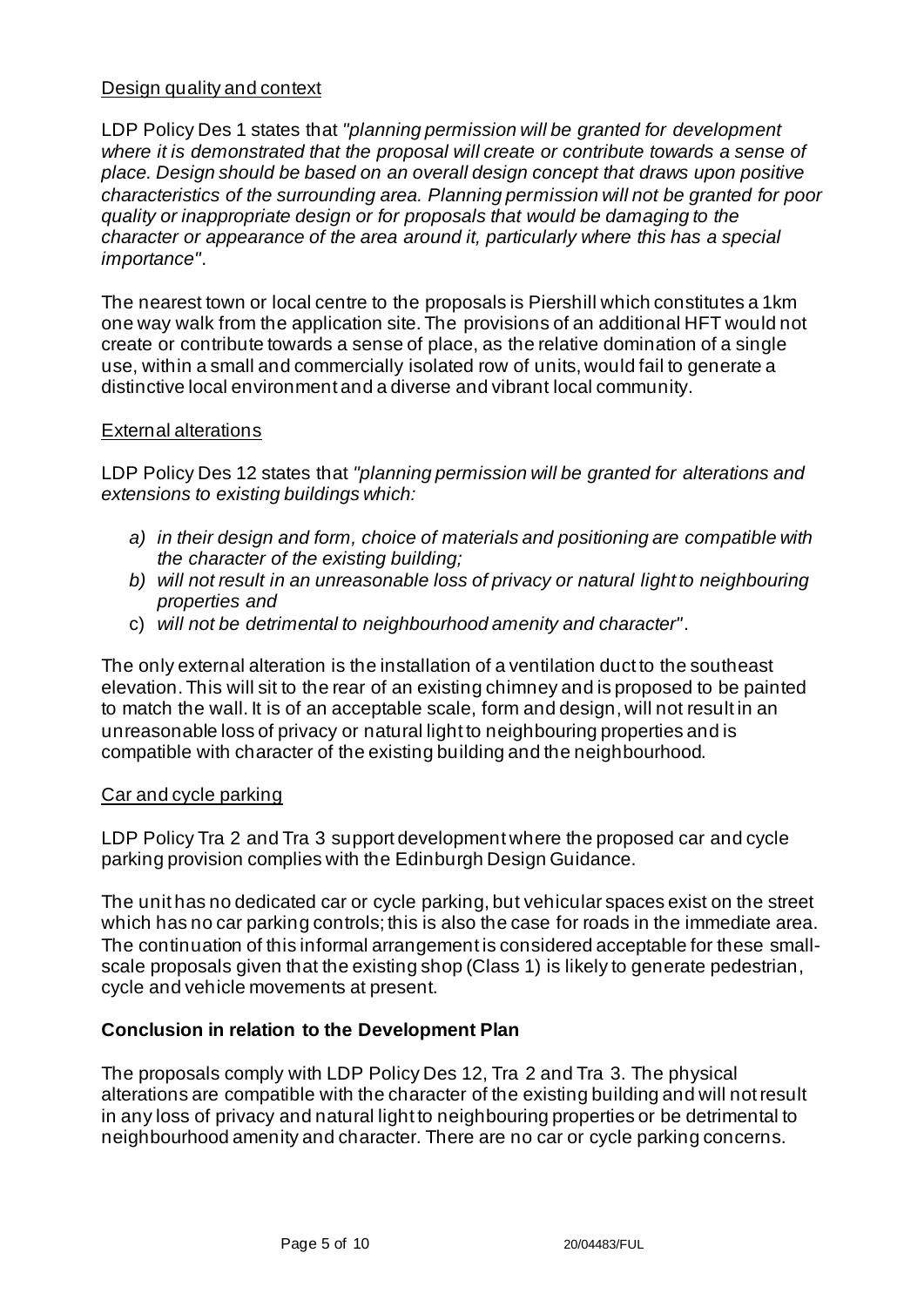The proposals do not comply with LDP Policy Ret 11, Hou 7 and Des 1. It will result in an excessive concentration of HFTs to the detriment of the living conditions of nearby residents. The proposals do not create or contribute towards a sense of place as the domination of a single use would fail to generate a distinctive local environment.

## **b) There are any other material considerations which must be addressed?**

The following material planning considerations have been identified:

### Scottish Planning Policy - sustainable development

Scottish Planning Policy (SPP) is a significant material consideration due to the LDP being over 5 years old. Paragraph 28 of SPP gives a presumption in favour of development which contributes to sustainable development. Paragraph 29 outlines the thirteen principles which should guide the assessment of sustainable development.

It is accepted that the occupation of a unit which many be left vacant is likely to have a net economic benefit. However, this is not considered to outweigh the adverse effects from the over-development of a single use within a small and commercially isolated row of units and the resulting negative impacts on the amenity of existing development.

### Emerging policy context

The Draft National Planning Framework 4 is being consulted on at present and has not been adopted. City Plan 2030 has not been submitted to Scottish Ministers for examination. As such, little weight can be attached to these as material considerations.

#### Equalities and human rights

Due regard has been given to section 149 of the Equalities Act 2010 and consideration has been given to human rights. No impacts have been identified.

#### Public representations

42 letters of representation were received: 37 in support and five in objection. One letter of representation was submitted as an objection but its contents indicate support. It has been treated as being in favour of the development.

### *Material considerations in support*

Increased choice and convenience in HFT offering for local residents - a decision of grant would approve a *sui generis* HFT use but there would be no restriction on the HFT offering subject to any ownership or leasing requirements.

#### *Non-material considerations in support*

Increased choice and convenience in HFT offering for local residents - as stated above, whilst the number of HFTs has the potential to increase, the Council as Planning Authority would have no control over the nature of its offering.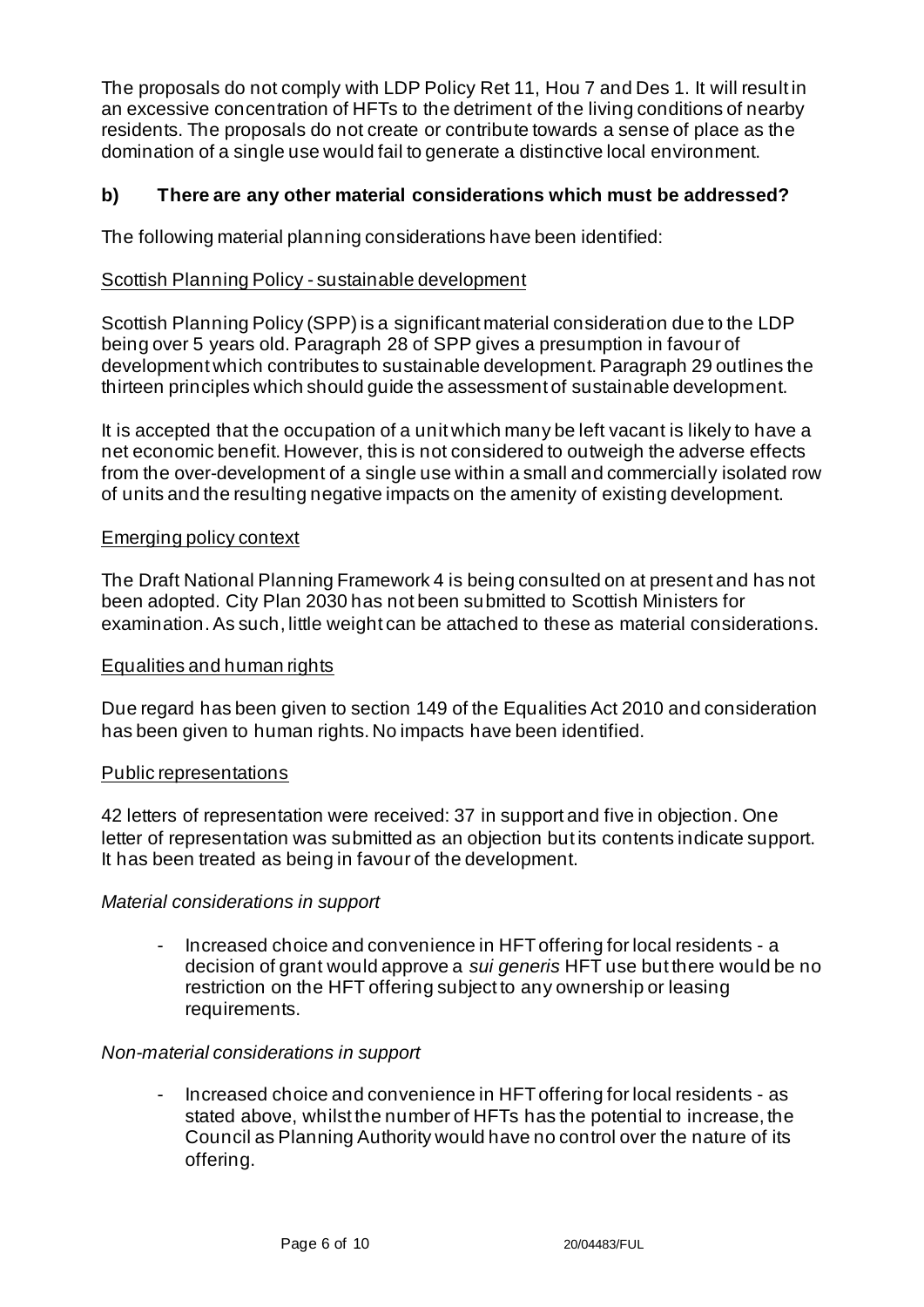- Adverse impacts on residential amenity from noise, odour and anti-social behaviour - this is addressed under the 'principle of the proposals' heading with paragraph a).
- Concentration of HFTs this is addressed under the 'principle of the proposals' heading with paragraph a).
- Reduced car parking spaces this is addressed under the 'car and cycle parking' heading with paragraph a).

# *Non-material considerations in objection*

- Impact on residential property value or the ability to sell property.
- Risk of fire.
- Damage to the building from the installation of ventilation ducts; and
- Potential for increased transmission of COVID-19.

# **c) Conclusion in relation to identified material considerations**

In respect of SPP, the adverse effects from the over-development of a single use are considered to outweigh any possible net economic benefits. The other material considerations do not outweigh the conclusion to recommend refusal of the application.

# **d) Overall conclusion**

The proposals are not in accordance with the Development Plan. They do not comply with Local Development Plan Policy Ret 11, Hou 7 or Des 1 or Scottish Planning Policy. It will result in an excessive concentration of hot food takeaways to the detriment of the living conditions of nearby residents. The proposals do not create or contribute towards a sense of place as the over-development of a single use within a small and commercially isolated row of units would fail to generate a distinctive local environment. There are no material considerations that outweigh the conclusion to recommend refusal of the application.

# **Section C - Conditions/Reasons/Informatives**

The recommendation is subject to the following;

## **Reason for Refusal**:-

- 1. The proposals do not comply with Scottish Planning Policy as it constitutes overdevelopment and would result in negative impacts on the amenity of existing developments.
- 2. The proposals do not comply with Local Development Policy Ret 11 Food and Drink Establishments as the change of use of a shop unit to a hot food takeaway will result in an excessive concentration to the detriment of living conditions for nearby residents.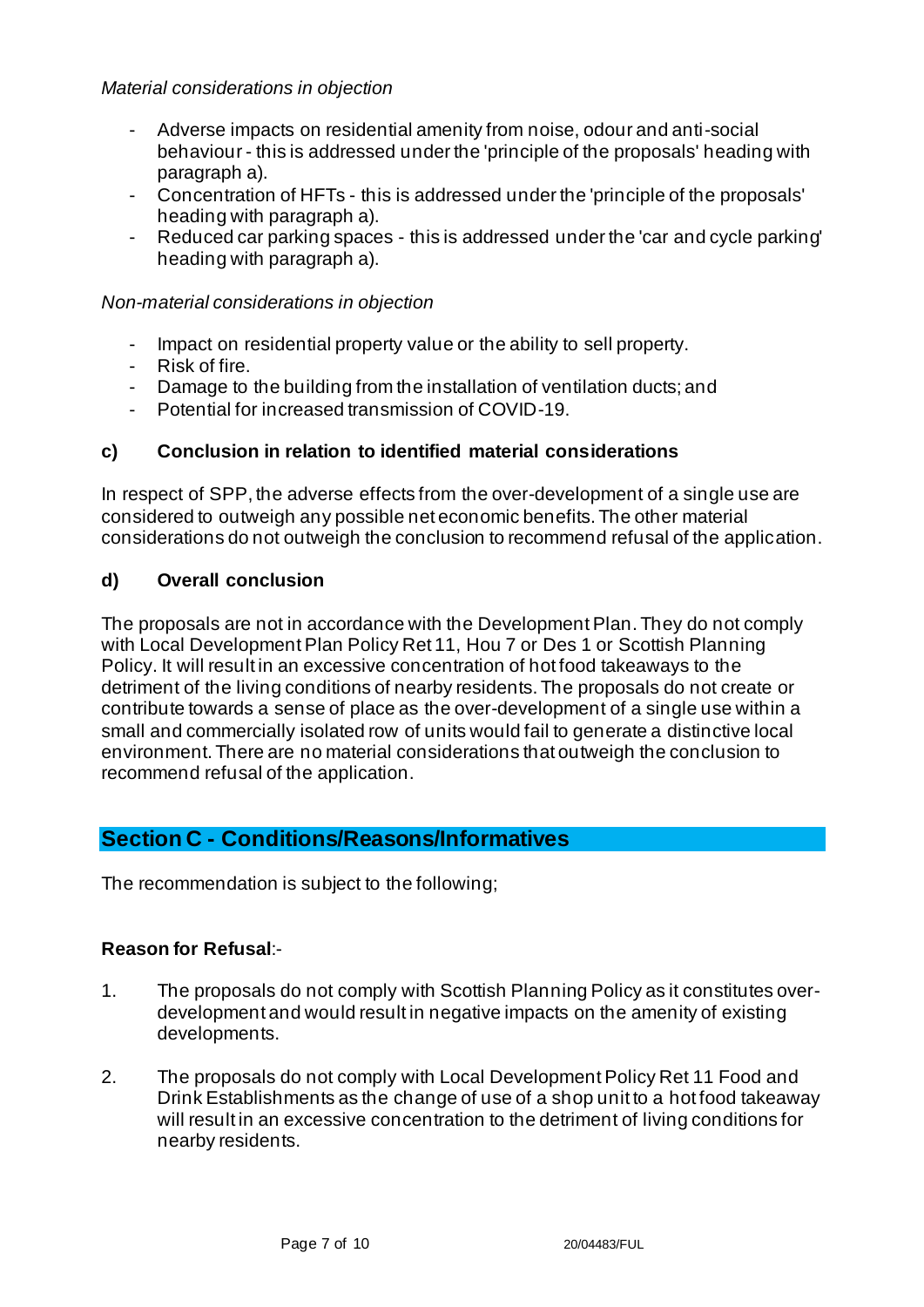- 3. The proposals do not comply with Local Development Plan Policy Hou 7 Inappropriate Uses in Residential Areas as the change of use would result in five of the six commercial properties having the potential to operate as a hot food takeaway to the materially detrimental effect on the living conditions of nearby residents.
- 4. The proposals do not comply with Local Development Plan Policy Des 1 Design Quality and Context as it will not create or contribute towards a sense of place and it would damage the character of the area around it.

## **Background Reading/External References**

To view details of the application go to the [Planning Portal](https://citydev-portal.edinburgh.gov.uk/idoxpa-web/applicationDetails.do?activeTab=summary&keyVal=QIAJWCEWI2I00)

**Further Information -** [Local Development Plan](https://www.edinburgh.gov.uk/local-development-plan-guidance-1/edinburgh-local-development-plan/1)

**Date Registered: 16 October 2020**

### **Drawing Numbers/Scheme**

01A

Scheme 2

**David Givan Chief Planning Officer PLACE The City of Edinburgh Council**

Contact: Graham Fraser, Assistant Planning Officer E-mail:graham.fraser@edinburgh.gov.uk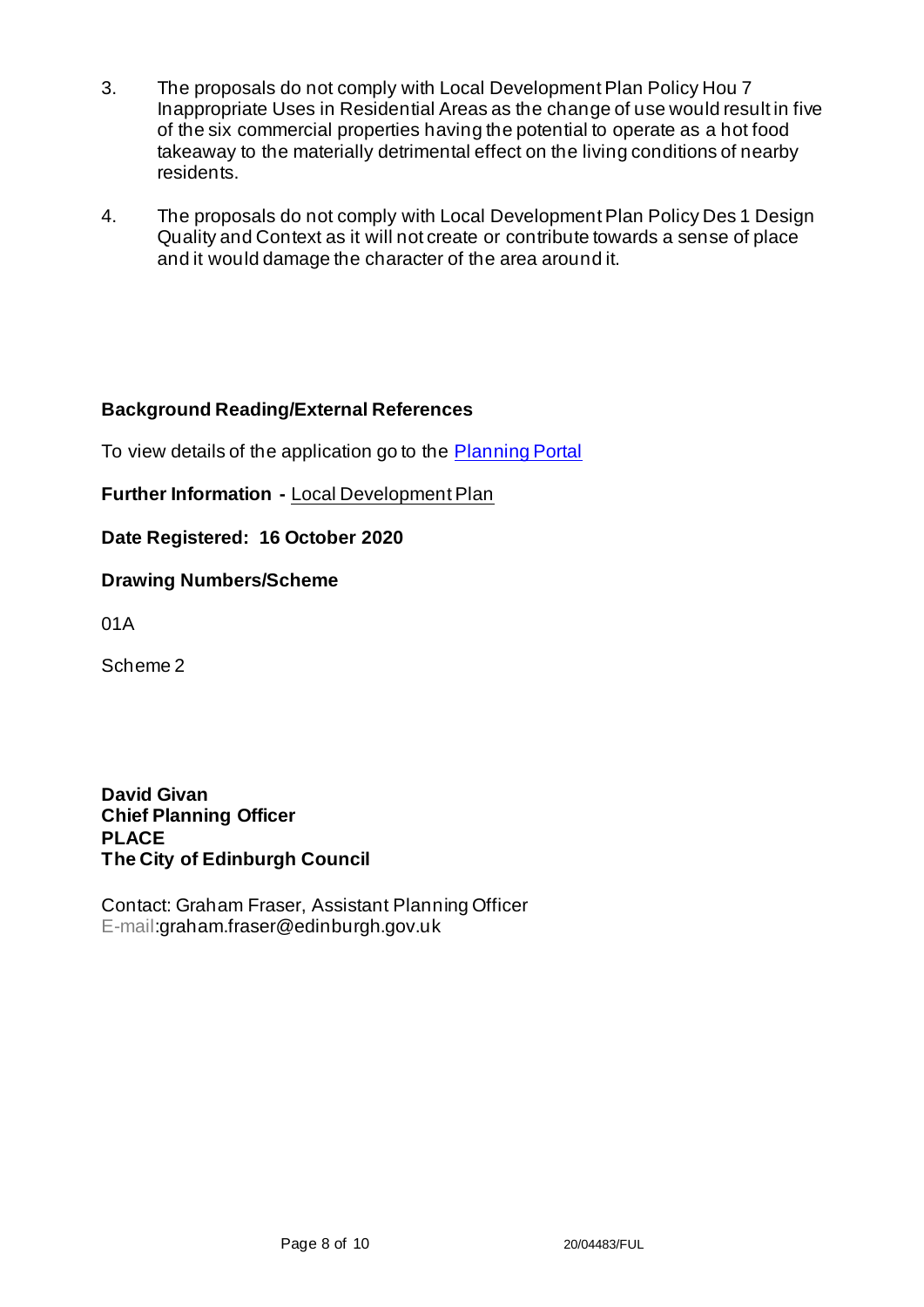## Appendix 1

### **Summary of Consultation Responses**

NAME: CEC Environmental Protection (7 January 2022) COMMENT: No objection subject to conditions

*The application is for a change of use from an existing class 1 premises to a hot food takeaway at 42 Craigentinny Road, Edinburgh. The application relates to the ground floor of a 3 storey tenement style building. To the north-west are located other hot food takeaway premises, a convenience shop and a barbers. The upper floors of the buildings are in residential use. Adjacent to the site, to the south-east is an unattached 3 storey block of flats on the corner at Loganlea Drive. To the rear of the site, to the south-west is located playing fields for Craigentinny Primary School.*

*The plans show a full height kitchen ventilation extract system at the side of the building and terminating at the adjacent chimney height. The system is to be designed to give minimum 30 air changes per hour to kitchen, with a venturi on the extract duct to give an upward velocity of 15 metres per second. The system is considered satisfactory to ensure that cooking odours will not impact on the amenity of neighbours.*

*With regard to noise, a Noise Impact Assessment (NIA) was submitted with the application. The NIA assessed noise from kitchen activity noise as well as the kitchen ventilation extract system. The NIA concluded a noise attenuator was required to reduce noise to an acceptable level for the nearest domestic properties. The NIA identified a suitable attenuator model and specification required, as well as other measures to control noise and vibration. It was also identified that the acoustic performance of the ceiling required improving and the NIA provided a specification for an independent ceiling. The conclusions in the NIA, formed the basis of the recommended conditions.*

*Noise from delivery vehicles associated with hot food takeaways can be a source of complaint if it occurs late at night. The neighbouring hot food takeaways do not appear to have any restrictions on operating hours and we have no records of noise complaints concerning deliveries from these businesses. Therefore, it is not considered necessary or appropriate to recommend a condition restricting operating hours.*

*In summary, Environmental Protection are satisfied that the mitigation measures proposed will address potential noise and odour problems and therefore have no objections subject to the conditions.*

*1. A 450mm Helios Flanged circular noise attenuator RSD or a noise attenuator with the same or better noise attenuation performance shall be installed as marked on drawing: P1, rev A, 12/21.*

*2. For the kitchen ventilation extraction system, all mechanical fixings to the existing structure shall incorporate resilient mountings to control vibration.*